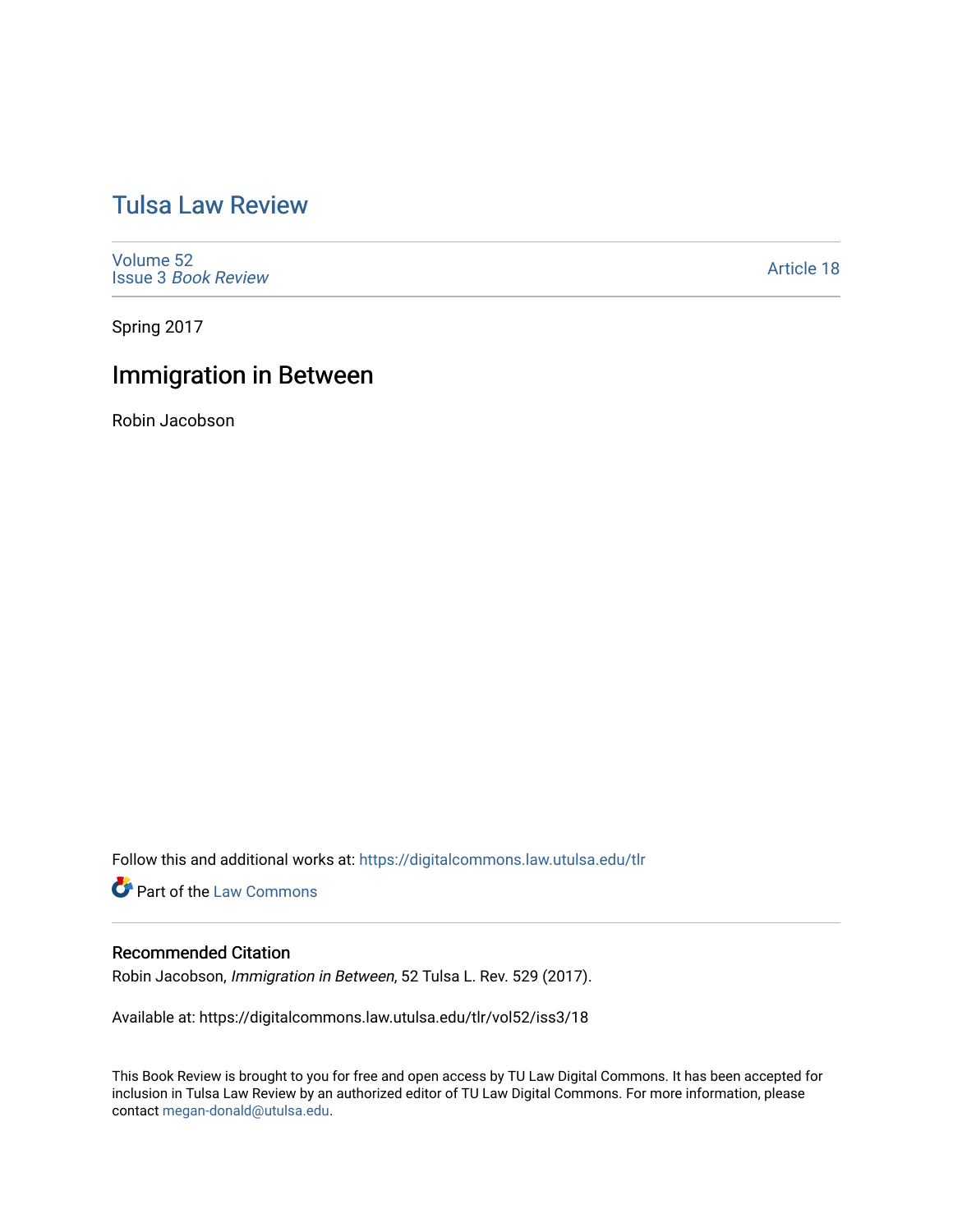### **IMMIGRATION IN BETWEEN**

### Robin Jacobson\*

HIROSHI MOTOMURA, IMMIGRATION OUTSIDE THE LAW (OXFORD UNIVERSITY PRESS 2014) PP. 360. HARDCOVER \$31.95.

NATALIA MOLINA, HOW RACE IS MADE IN AMERICA: IMMIGRATION, CITIZENSHIP, AND THE HISTORICAL POWER OF RACIAL SCRIPTS (UNIVERSITY OF CALIFORNIA PRESS 2014) PP. 232. HARDCOVER \$65.00. PAPERBACK \$27.95.

Systems of immigration are not simply national policies about who is admitted and under what conditions, but also comprise choices made by communities and people in the context of ongoing political contestation. We cannot understand the challenges or trajectories of immigration, according to Hiroshi Motomura and Natalia Molina, by looking solely at the laws of a nation; we must also consider the enactment, circumvention, and contestation of those laws, as well as laws that were never even passed. Motomura's book, *Immigration Outside the Law*<sub>1</sub> pushes us to think about the construction of our nation's immigration system between the words on the legislative page and the actions of police, judges, immigration agents, and employers; he wants us to understand that the US immigration regime evolves from the distance between law and practice. Through a wide-ranging examination that takes us across time and topic in the contemporary immigration debate, he crafts a strong argument that the way forward must be grounded in the lived immigration system. Molina, in her book How Race Is Made in America,<sup>2</sup> offers us insight into a particular historical period in order to dig deeply into the contested practices of the immigration regime. Her intense focus includes enforcement, rhetoric, and rejected proposals, as much as immigration laws.

These two books complicate and expand the idea of immigration policy as an expression of a nation-state exercising sovereignty. They ask us to put the state's voice, its declarations and attempts to control movements of people, in conversation with other states and with immigrant and native-born communities and individuals,

<sup>\*</sup> Associate Professor, Politics and Government, University of Puget Sound; BS, Johns Hopkins University, PhD, University of Oregon.

<sup>1.</sup> HIROSHI MOTOMURA, IMMIGRATION OUTSIDE THE LAW (2014).

<sup>2.</sup> NATALIA MOLINA, HOW RACE IS MADE IN AMERICA, IMMIGRATION, CITIZENSHIP, AND THE HISTORICAL POWER OF RACIAL SCRIPTS (2014).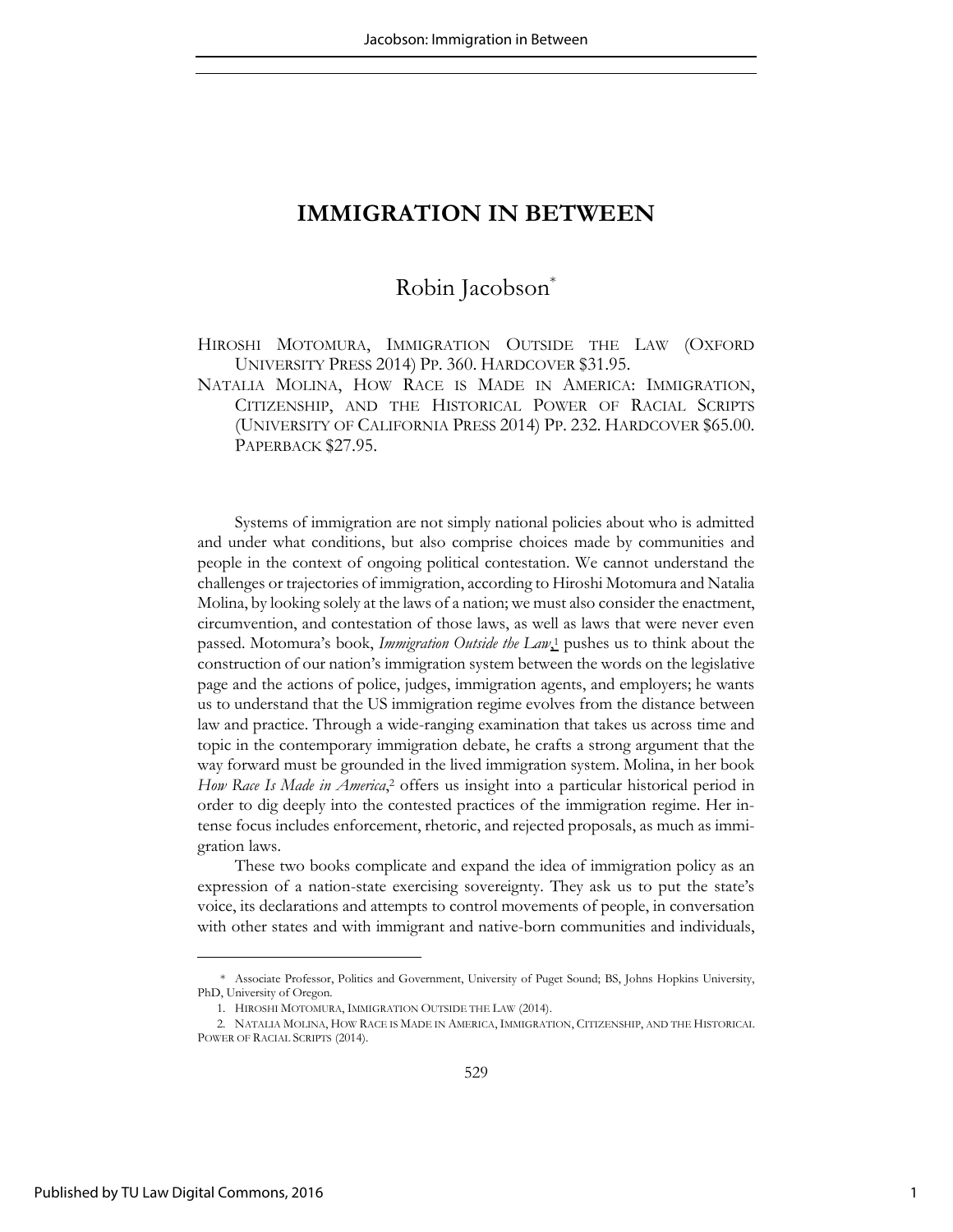brimming with constructive agency. We see the state, not as a unitary actor, but as one fragmented between federal and state policies, between legislative and executive mandates, and between policy makers and street level bureaucrats. Recognizing how immigration happens in these in-between spaces, forces us to reconsider the notion of any agreement or contracts between immigrants and the nation state. It also prompts second thoughts about the utility of border fictions. As we come to understand more fully what and who really guides our current system of immigration, we are able to approach the question of what we want our future immigration system to look like with greater clarity and broader options.

Motomura crafts a strong argument about the direction the United States should take on the controversial and sticky problem of undocumented immigration. The phrase "outside the law" in his title refers as much to the government and American employers, as it does to migrants who travel across the border without inspection or overstay visas. The immigration regime is not just what is written on paper, but is actualized between our formal policies and our real-world practices. He points to the range of actors that exercise discretion over immigrants' lives. The "gap between law on the books and law in action"<sup>3</sup> is at the heart of our immigration system, one that is currently "opaque, deceptive, and lawless." 4 A fuller understanding of the system in law *and* in practice, he suggests, is essential for a successful revamping of our immigration system.

Using the 1982 Supreme Court decision *Plyler v Doe,*<sup>5</sup> which established the right to a public education regardless of immigration status, he sets up a framework for approaching policy and legal questions for undocumented immigrants that acknowledges the complexities of the immigration system in practice. This case, he argues, points us towards three central concerns: the difficulty of defining unlawful presence, integration efforts extended to those unlawfully present, and the role of state and local governments in our immigration regime.<sup>6</sup>

Through a careful, yet accessible, analysis, the author works his way through these issues to propose changes to immigration policy that he thinks would make our system more equitable and consistent with the rule of law. He concludes with a set of proposals including enhanced discretion over relief from deportation, a new set of targeted legalization policies, and temporary worker programs with a pathway to citizenship (constructed with domestic economic needs, as well as international development, in mind).

Motomura uses legal reasoning, historical evidence, political theory, and moral arguments to speak to a wide audience, both in terms of their background and in terms of their politics, about these thorny immigration questions. His book does an excellent job of providing a primer on key issues for the uninitiated, while at the same

<sup>3.</sup> MOTOMURA, *supra* note 1, at 5.

<sup>4.</sup> *Id.*

<sup>5.</sup> Plyler v. Doe, 457 U.S. 202 (1982).

<sup>6.</sup> MOTOMURA, *supra* note 1, at 10-11.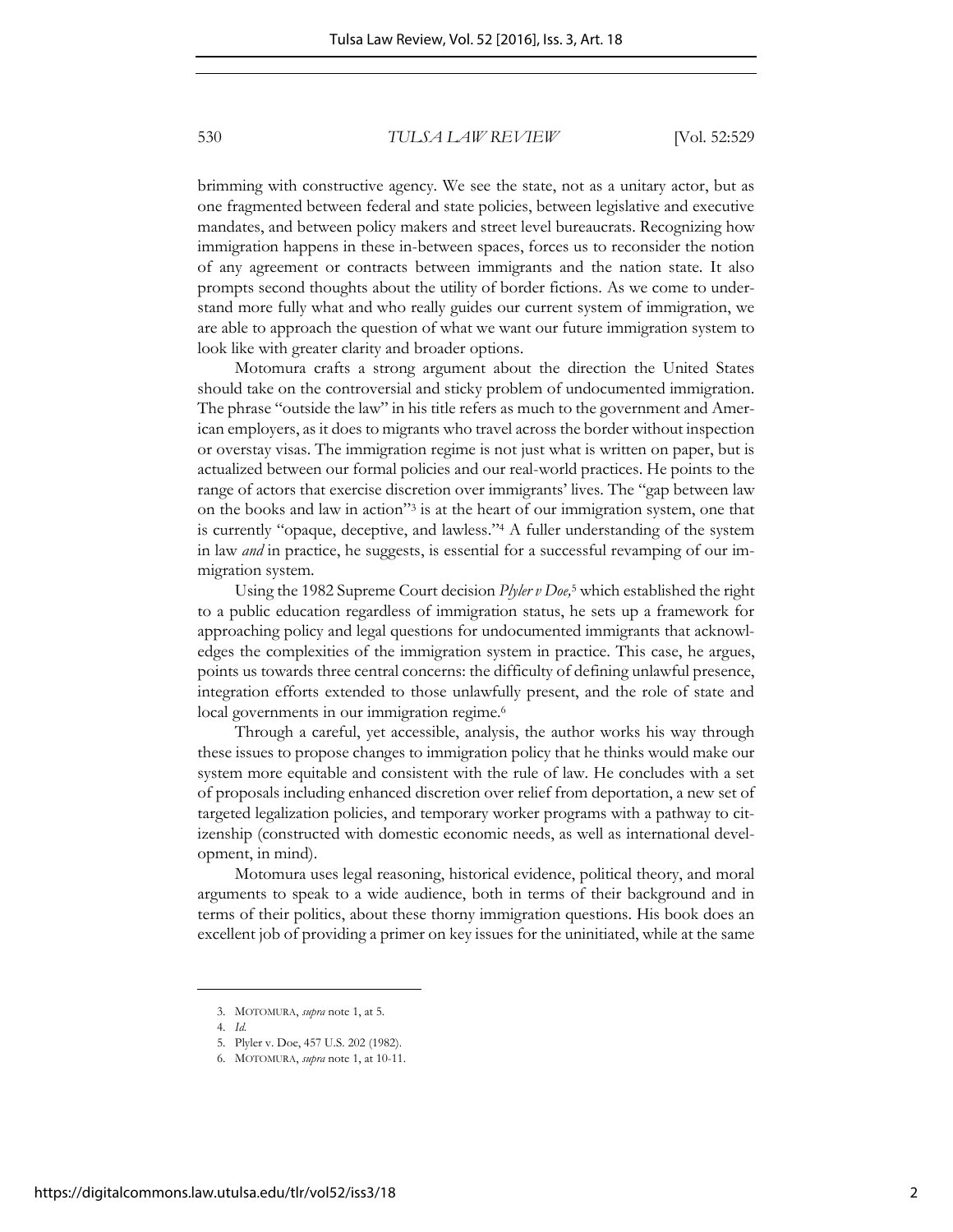### 2017] *IMMIGRATION IN BETWEEN* 531

time providing a deep and nuanced argument for those more immersed in immigration politics and law.

Central to Motomura's persuasive argument is that unlawful presence is "inconclusive" in multiple ways, caused by and causing unpredictable discretionary enforcement of our immigration system.<sup>7</sup> While it is politically easier to think of a clear, clean line separating legal from "illegal" immigrants, there is, in fact, a large "gray area" 8 between these two where many people reside: people, for example, who are in process with their visas or who may have avenues of relief unknown to them. Additionally, immigration status can change over time as future legislation or executive actions move someone from outside to inside the law (or the reverse). The consequences and significance of unlawful status is also uncertain.<sup>9</sup> In some areas of the law, an undocumented immigrant is inside the law (such as police protection), while in others, s/he is outside. Finally, inconclusiveness is produced by unpredictable discretionary enforcement, resulting in removal for some immigrants, while others are permitted to remain and even work in the United States.

Rather than seeing these gaps between law and practice as part of all politics, or as a part of the compromise around a controversial issue that attracts strange bedfellows,<sup>10</sup> Motomura suggests there is an expression of intention in this seemingly arbitrary system, one that suggests certain obligations the nation-state may have to undocumented immigrants. He argues that the "national policy of acquiescence means that unauthorized migrants come to the United States as part of a tacit agreement that is mutually beneficial. . . . this arrangement amounts to an invitation extended by the combination of willing employers, limited enforcement, and legal mechanisms that allow unauthorized migrants to stay as a matter of government discretion."<sup>11</sup>

This arrangement is depicted as something akin to a contract between the nation, and the unlawfully present that requires some extension of integration opportunities by the state. Motomora proposes that, even without intention, the system's consistent inconsistency calls for certain policies of welcome and integration because people make life choices based on the immigration regime as it functions, not just on its legislative wording. However, behind this logical suggestion, is the larger, more sweeping argument Motomura points to throughout his detailed exploration of immigration from the 1800's to today: his repeated assertion that the system is "inconclusive by design,"12 that there have been, historically, and remain, currently, economic advantages to an inconsistent system of immigration enforcement for the United States. His persuasive appeal to those who might not already agree with a pathway to legalization is dependent, then, on the idea that the gap between law and practice has been built into our immigration system to benefit the nation.

<sup>7.</sup> *Id.* at 15-16.

<sup>8.</sup> *Id.* at 25.

<sup>9.</sup> *Id.* at 52.

<sup>10.</sup> ARISTIDE R. ZOLBERG, A NATION BY DESIGN: IMMIGRATION POLICY IN THE FASHIONING OF AMERICA 8 (2006).

<sup>11.</sup> MOTOMURA, *supra* note 1, at 107.

<sup>12.</sup> *Id.* at 21.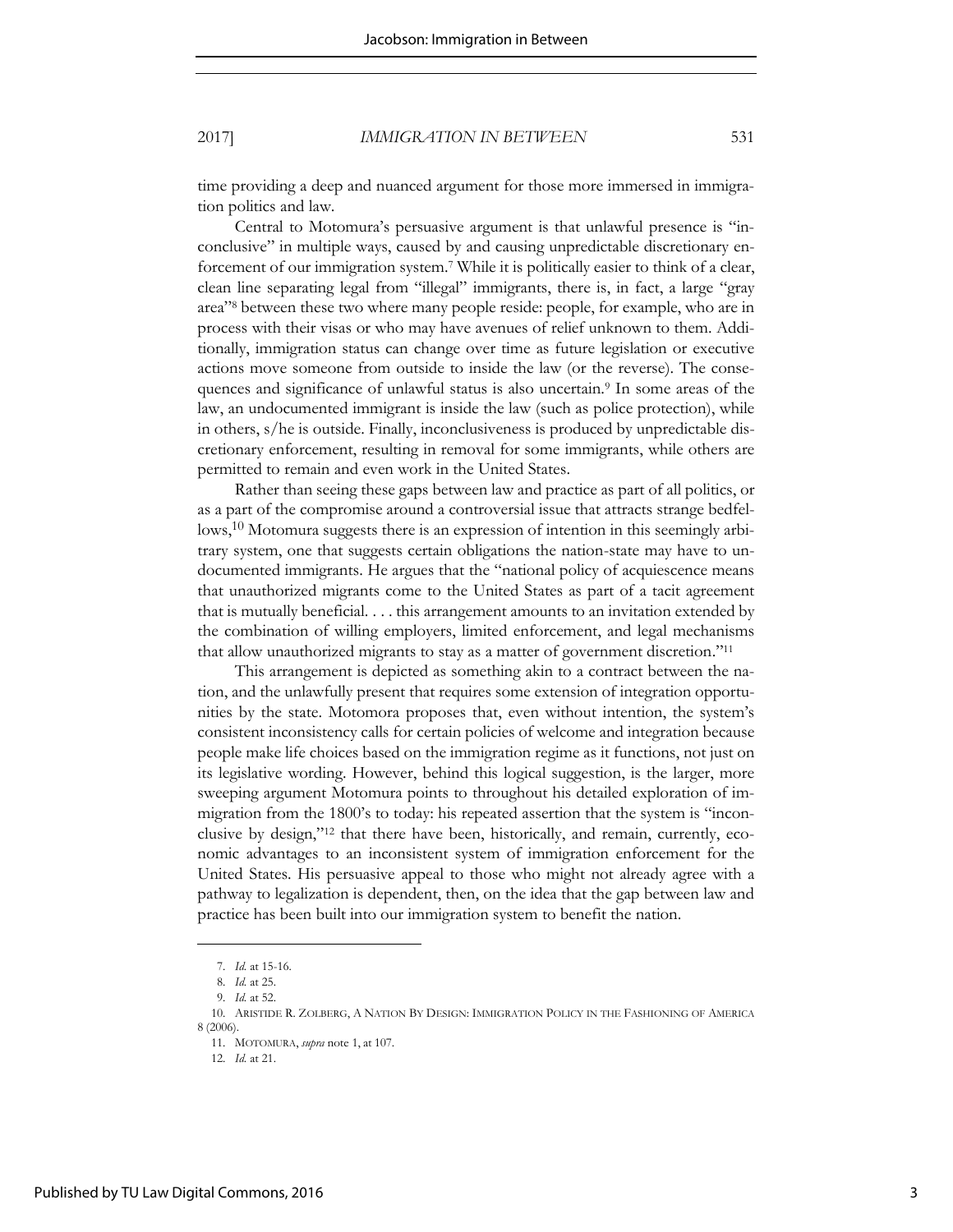Motomura suggests that, historically and into the present moment, discretion is used at the intersection of race and economic needs. Looking at differences in treatment between Asians and Mexicans, he notes that discretion became "the hallmark of US policy toward unauthorized migration from Mexico. . . that fluctuated from acquiescence to raids, arrests, and other visible and harsh enforcement." <sup>13</sup> Today, he notes, there is a tension between the laws congress writes and the impossibility of full enforcement; there is a mismatch between legislation and demands for labor and international trade. Selective enforcement and discriminatory discretion, he suggests, rectifies this mismatch.

Motomura forms his arguments about federalism and immigration, as well as his proposals for reforming the system, around what he sees as persistent discriminatory discretion. Considering if states should be involved in immigration enforcement, he argues that the demands for transparency created by a highly discretionary enforcement system with a long history of racial discrimination, suggest that power should be lodged in the federal government, not in "50 different states and countless local governments"<sup>14</sup> that could easily "elude detection or remedy."<sup>15</sup>

However, he notes, states can and should be involved in providing integrative services to unlawful immigrants.16 Since the harm of extending services to the undocumented is more diffuse than the harm of racially discriminatory enforcement, Motomura suggests there is no inconsistency between arguing that states can be involved in integration or inclusion efforts but not in enforcement.17 An analysis of discretion is key to his approach to currently unlawful immigrants. He distinguishes between discretion which is uncertain and unreliable and works against the rule of law, and discretion which is consistent with the rule of law.18 This distinction allows him to call for enhanced judicial discretion for relief from deportation.<sup>19</sup>

To weigh the full rhetorical and political value of Motomura's powerful idea that there exists a contract between immigrants and the nation, established through practice rather than law, we need to ask some crucial questions about what shapes discretionary activity over time: To what extent can the gap between law and practice be seen as intentional rather than a consequence of bad policy? Is the gap bigger than in other policy domains that rely on a range of street-level bureaucrats or embeds discretion into enforcement practices? Does that gap always push in the same direction?

Economic incentives are the central answer Motomura provides to explain the cyclical nature of immigration enforcement. However, this does not help us explain why we have seen rising restrictionist sentiment and policy during times of economic

<sup>13.</sup> *Id.* at 41.

<sup>14.</sup> *Id.* at 144.

<sup>15.</sup> *Id.*

<sup>16.</sup> MOTOMURA, *supra* note 1, at 146-54.

<sup>17.</sup> *Id.* at 165-71.

<sup>18.</sup> *Id.* at 203.

<sup>19.</sup> *Id.* at 189-91, 203.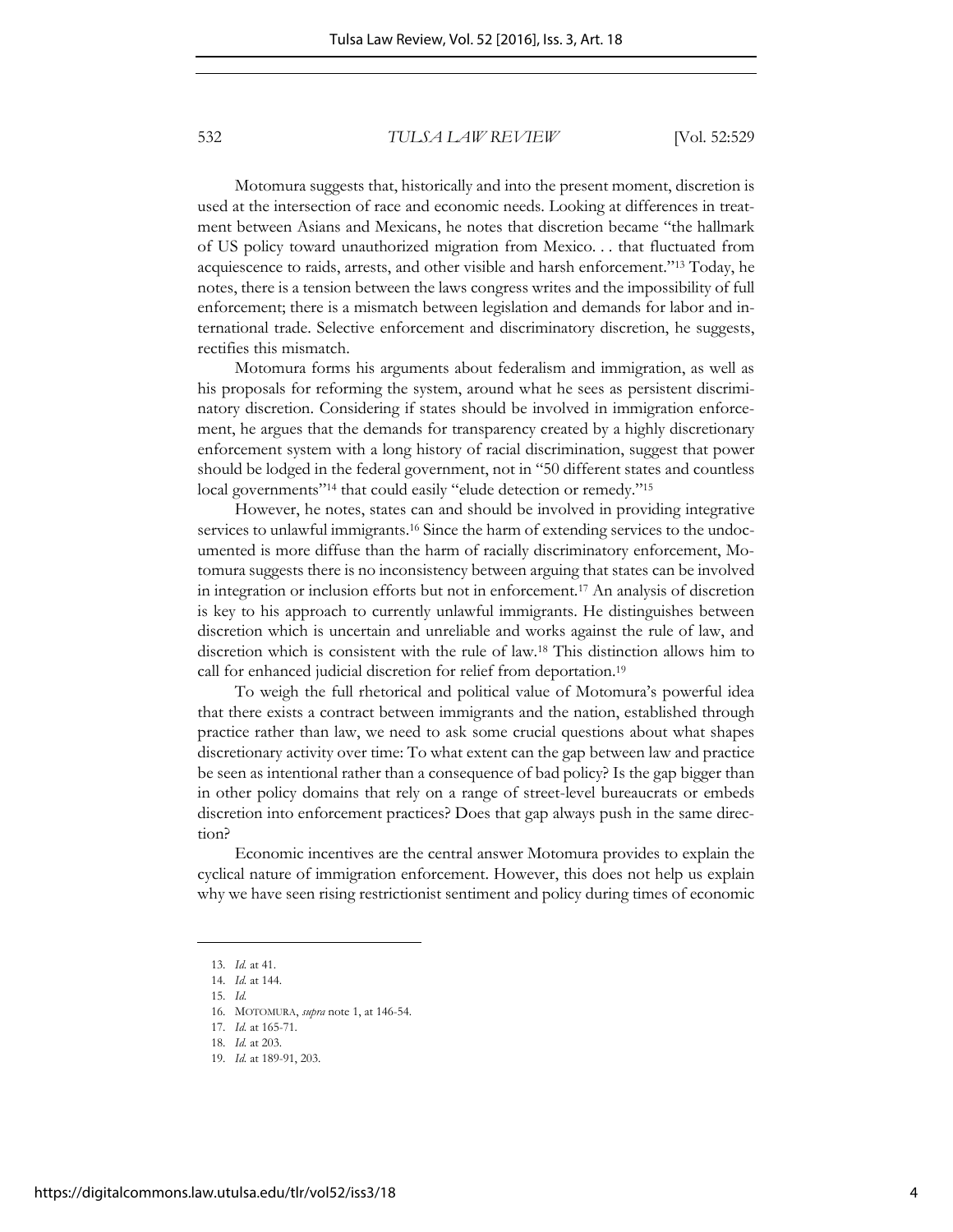### 2017] *IMMIGRATION IN BETWEEN* 533

growth that may have benefited from increased access to immigrant labor. For example, the restrictive National Origins Quotas passed in 1924 during a time of relative prosperity.20 Clearly there are competing pressures. While the economic needs of the nation are part of the answer, there are certainly other forces that impact our immigration system, including experts in immigration politics and nativist or reformist movements.21 Moreover, there is no single site that responds to these pressures. As Motomura's extended analysis shows, the United States' immigration regime is fragmented among federal, state and local governments, as well as multiple branches and agencies.22 The evolving and contested practices of our immigration system come from individual discretionary decisions made by many actors with competing demands: Border Patrol agents in different sectors with different commands, responding to varying local context;23 immigration judges lodged in a different bureaucracy altogether, with different norms of behavior.<sup>24</sup>

This patchwork or fragmented nature of the immigration regime and the complex role of economic motives in producing our immigration practices mandate a deeper exploration of the nature and practice of immigration enforcement. Further, as Motomura suggests, we also need to explore how immigrants have interpreted and acted on that practice to understand what is a fair approach to "unlawful presence."<sup>25</sup> Molina's historical work is one-step toward understanding both the gap between law and practice and how people have understood and negotiated that gap.

In the other book considered here, Molina focuses on the US immigration regime as it addressed Mexicans between 1924 and 1965, looking at a range of archival sources that provides unique insights into the complexity of the lived reality of the immigration regime. She notes that "Bills did not simply pass quietly through the legislature and people did not simply live according to their dictum once they were enacted. Instead immigrants contested them, nation-states challenged them, politicians clashed over them, and low-level bureaucrats called their validity into question."26 Through an exploration of the archives of the Immigration and Naturalization Service, both nationally and regionally, as well as papers of immigrant rights groups and local government records, Molina is able to reveal much about the complicated lived experiences of the immigration regime and the creation of the gap Motomura notes as crucial to understanding our way forward. Central to her examination is the key category of race.<sup>27</sup>

Molina illuminates key insights about the construction of race and racial theory in America through her exploration of this key period. She argues that the evolving

<sup>20.</sup> *Id.* at 37.

<sup>21.</sup> *See generally*, DANIEL J. TICHENOR, DIVIDING LINES: THE POLITICS OF IMMIGRATION CONTROL IN AMERICA (2002).

<sup>22.</sup> MOTOMURA, *supra* note 1, at 165-71.

<sup>23.</sup> *Id.* at 50-52.

<sup>24.</sup> *Id.* at 189.

<sup>25.</sup> *Id.* at 52, 53-55.

<sup>26.</sup> MOLINA, *supra* note 2, at 11-12.

<sup>27</sup>*. Id.* at 13-16.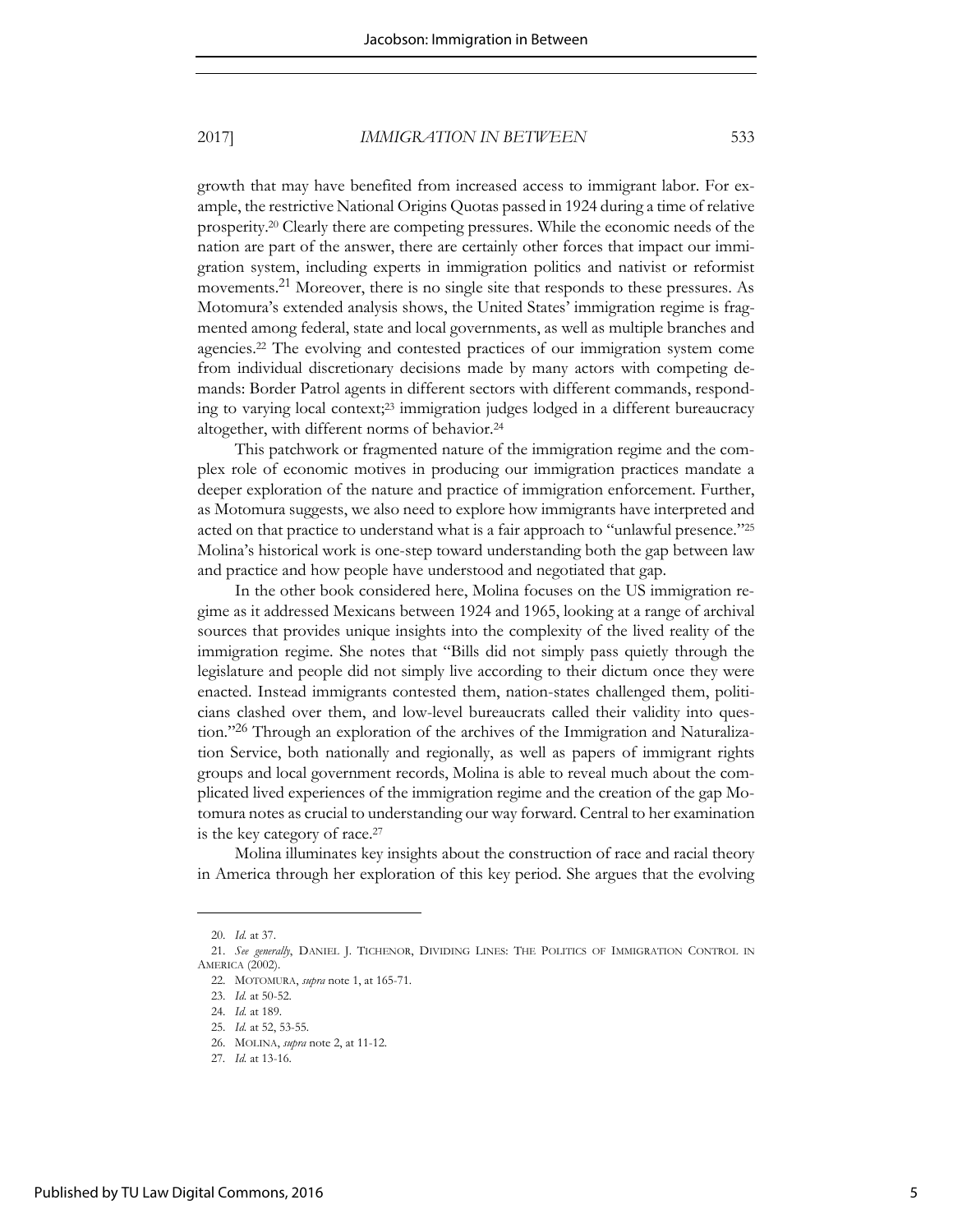racializing of Mexicans allows us to see two important and interrelated phenomenon: the power of enduring "racial scripts"<sup>28</sup> and the "relational process"29 of making race. She introduces the term racial scripts to push Omi and Winant's concept of racial projects towards relational, rather than comparative, analysis of racialized groups.<sup>30</sup> The word, "scripts," she tells us, helps us to see how ideas about race are transferred to different groups or across time.31 Once a racial script, which seems to entail a characterization of racialized others and/or policy "solutions," are developed in one moment, Molina argues, they become available for use in different contexts.32 Scripts, once they enter the collective consciousness, have an aura of "common sense," she says, and are more easily adopted in the future. 33 She uses the idea of racial scripts to investigate different centers in the immigration regime, asking about the political discourse around Mexicans and immigrant admissions, naturalization, birthright citizenship, and deportation. Examples she cites of racial scripts that reappear and are applied to different groups in similar debates, include concerns over eugenics and fertility in debates over admissions and citizenship, and assertions about disease and criminality as premises for exclusion or deportation.34 She urges us to look, not just at the formal policies implemented around these scripts, but also policy contestation in legislatures, courts, agencies and on the ground.35 Highlighting scripts and counter scripts, she attempts to compare the racialization of different groups, as well as the possibilities for cross-racial alliances that are opened up by the shared experiences of different groups.<sup>36</sup>

From this theoretical foundation, Molina builds two central claims, one about the durability of race, and one about possibilities for interrupting that persistence. First, she claims that race and racism "succeed by repetition,"<sup>37</sup> referring to the easy transferability of racial scripts to new groups or in new political contestations. Racial scripts, once introduced, she says, seem natural and can be used or adopted more easily in the next round of racializing immigration politics. She suggests that this "common sense" appeal of racial scripts allows them to be transferred repeatedly (p. 38-39; 140; 152).<sup>38</sup> While there is evidence that people and courts used "common sense" to define racial categories and to argue for racially discriminatory policy, evidence of the psychological mechanism that allows transference is beyond the scope of the historical work she has done here. She can show that certain scripts reappear, but we do not know the degree to which familiarity makes them more psychologically acceptable. She can lay out the presence of the different scripts, but not their workings; or why, in repetition, some win and some lose out to counter-scripts.

28. *Id.* at 6.

- 29. *Id.* at 5.
- 30. *Id.* at 8.

- 32*. Id.* at 86.
- 33. *Id.* at 3.
- 34. *Id.* at 109.
- 35. *Id.* at 13-16. 36. MOLINA, *supra* note 2, at 5-6.
- 37. *Id.* at 139.
- 
- 38. *Id.* at 38-39, 140, 152.

<sup>31.</sup> MOLINA, *supra* note 2, at 8.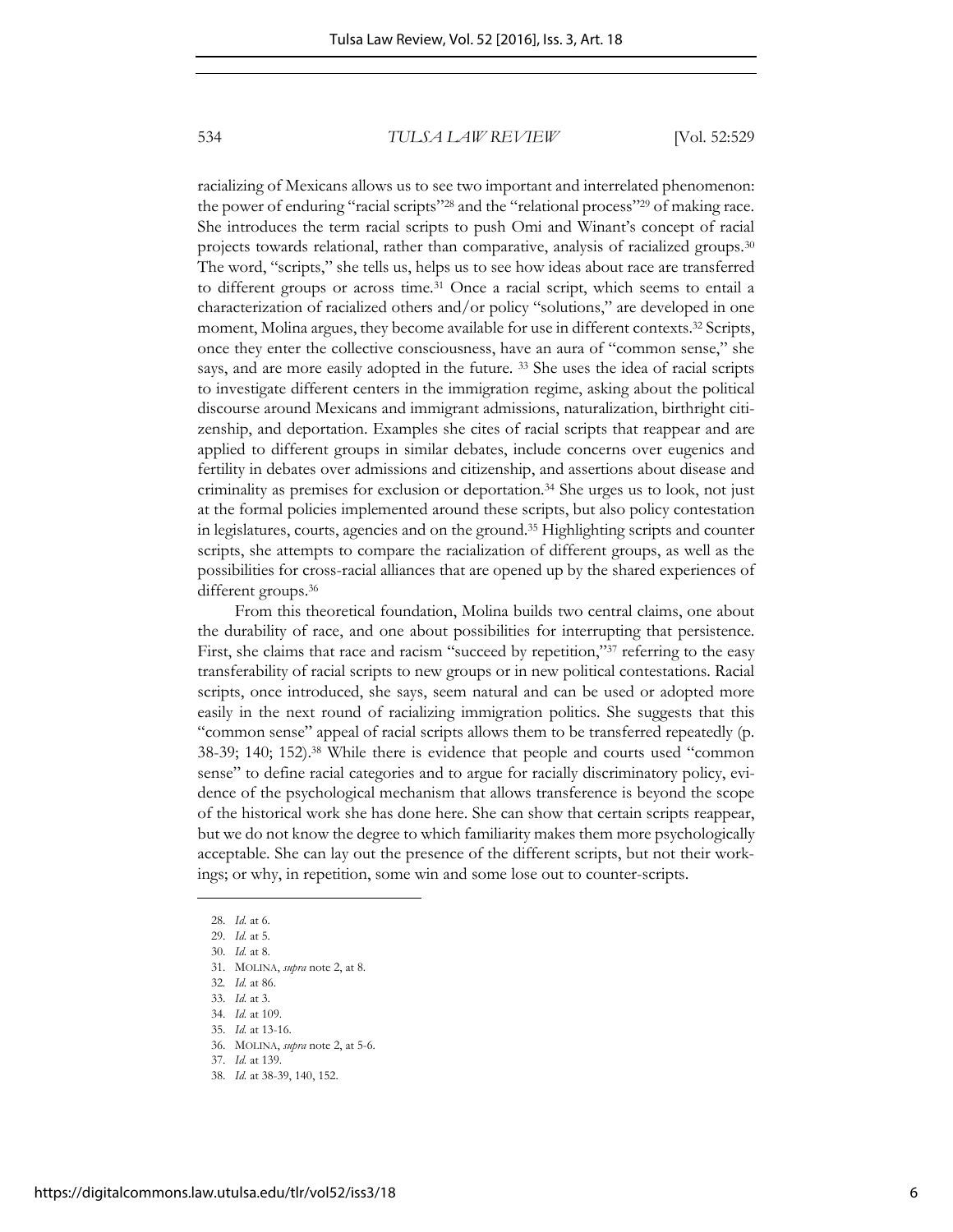### 2017] *IMMIGRATION IN BETWEEN* 535

Still, Molina's work could point us to structural mechanisms that can help us clarify when and to whom racial scripts are applied. For example, we can see how both economics and available racial scripts became key reinforcing mechanisms. Labor needs in the southwest changed during the period of her study and combined with proximity to the homeland to create a recurring trope that Mexican laborers were "birds of passage." This, in turn, resulted in racial scripts being applied differently to Mexicans than to others. Molina notes that "structural forces," including ease of return and different marriage patterns, are key to explaining why Mexicans in the Imperial Valley became associated with the dangers of contagious diseases. She contrasts this with Asian immigrants: "While Asian immigrants were not targeted in 1940, medical racialization served and would serve to stigmatize these same groups in the future, thus demonstrating how similar racial scripts could affect groups at different moments." 39

Readers are left with intriguing questions: We know these scripts get applied to Asian immigrants in the future, but we do not know what structural forces change as a result, and how? Molina opens a doorway for further study of the limits of the transferability of racial scripts; and of the specific conditions that allow for transference across time and groups.

Molina's second central claim is that cross racial alliances are formed around shared histories of racialization. This interesting and novel historical exploration of shared fate and political protest has two faces, possibilities and actualities. Molina illuminates moments when some groups did consciously recognize the power of racial scripts and their shared fate and create cross racial alliances. She also argues that the common sources of oppression *could have* served as a useful foundation for cross racial resistance. Careful dissection of the instances where this happened—as well as those where it did not—could open room for fruitful theories about racial alliances and shared goals.

For example, looking at deportation round ups and the detention of Mexicans in Los Angeles in 1954, Molina provides some evidence that African Americans could have had a sense of shared fate with Mexicans. African Americans in Los Angeles, she notes, had encountered problems with policing and could have had a shared sense of fate because the Chief of police and other local officials were involved in immigration enforcement. However, we do not see such a recognition leading to African Americans mobilizing against the detention and deportation of Mexicans. She does note some push back expressed by individual African American workers, but their quotes do not indicate a sense of shared fate, but a focus on justice aspects unique to Mexicans. (Quotes include black workers asking how Mexicans can be called foreigners, and why they are subject to deportation when the country was originally theirs<sup>40</sup>.

While she wants to conclude it was "affinities" between racialized groups that led to this push back, the evidence Molina supplies, like the quotes cited above, could be read as focusing on the distance between their circumstances, or a slippery slope

<sup>39.</sup> *Id.* at 93.

<sup>40.</sup> *Id*. at 125.